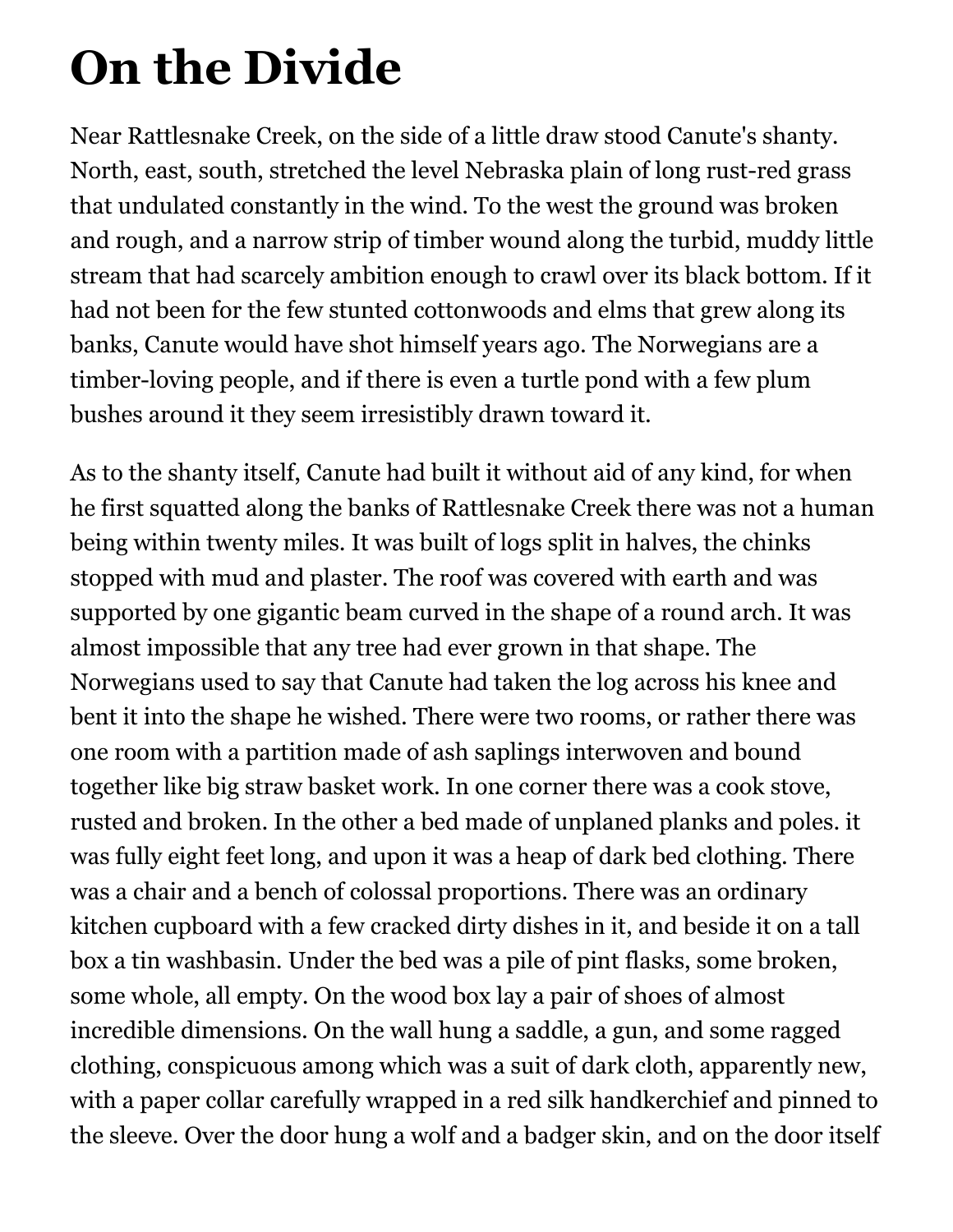a brace of thirty or forty snake skins whose noisy tails rattled ominously every time it opened. The strangest things in the shanty were the wide windowsills. At first glance they looked as though they had been ruthlessly hacked and mutilated with a hatchet, but on closer inspection all the notches and holes in the wood took form and shape. There seemed to be a series of pictures. They were, in a rough way, artistic, but the figures were heavy and labored, as though they had been cut very slowly and with very awkward instruments. There were men plowing with little horned imps sitting on their shoulders and on their horses' heads. There were men praying with a skull hanging over their heads and little demons behind them mocking their attitudes. There were men fighting with big serpents, and skeletons dancing together. All about these pictures were blooming vines and foliage such as never grew in this world, and coiled among the branches of the vines there was always the scaly body of a serpent, and behind every flower there was a serpent's head. It was a veritable Dance of Death by one who had felt its sting. In the wood box lay some boards, and every inch of them was cut up in the same manner. Sometimes the work was very rude and careless, and looked as though the hand of the workman had trembled. It would sometimes have been hard to distinguish the men from their evil geniuses but for one fact, the men were always grave and were either toiling or praying, while the devils were always smiling and dancing. Several of these boards had been split for kindling and it was evident that the artist did not value his work highly.

It was the first day of winter on the Divide. Canute stumbled into his shanty carrying a basket of. cobs, and after filling the stove, sat down on a stool and crouched his seven foot frame over the fire, staring drearily out of the window at the wide gray sky. He knew by heart every individual clump of bunch grass in the miles of red shaggy prairie that stretched before his cabin. He knew it in all the deceitful loveliness of its early summer, in all the bitter barrenness of its autumn. He had seen it smitten by all the plagues of Egypt. He had seen it parched by drought, and sogged by rain, beaten by hail, and swept by fire, and in the grasshopper years he had seen it eaten as bare and clean as bones that the vultures have left. After the great fires he had seen it stretch for miles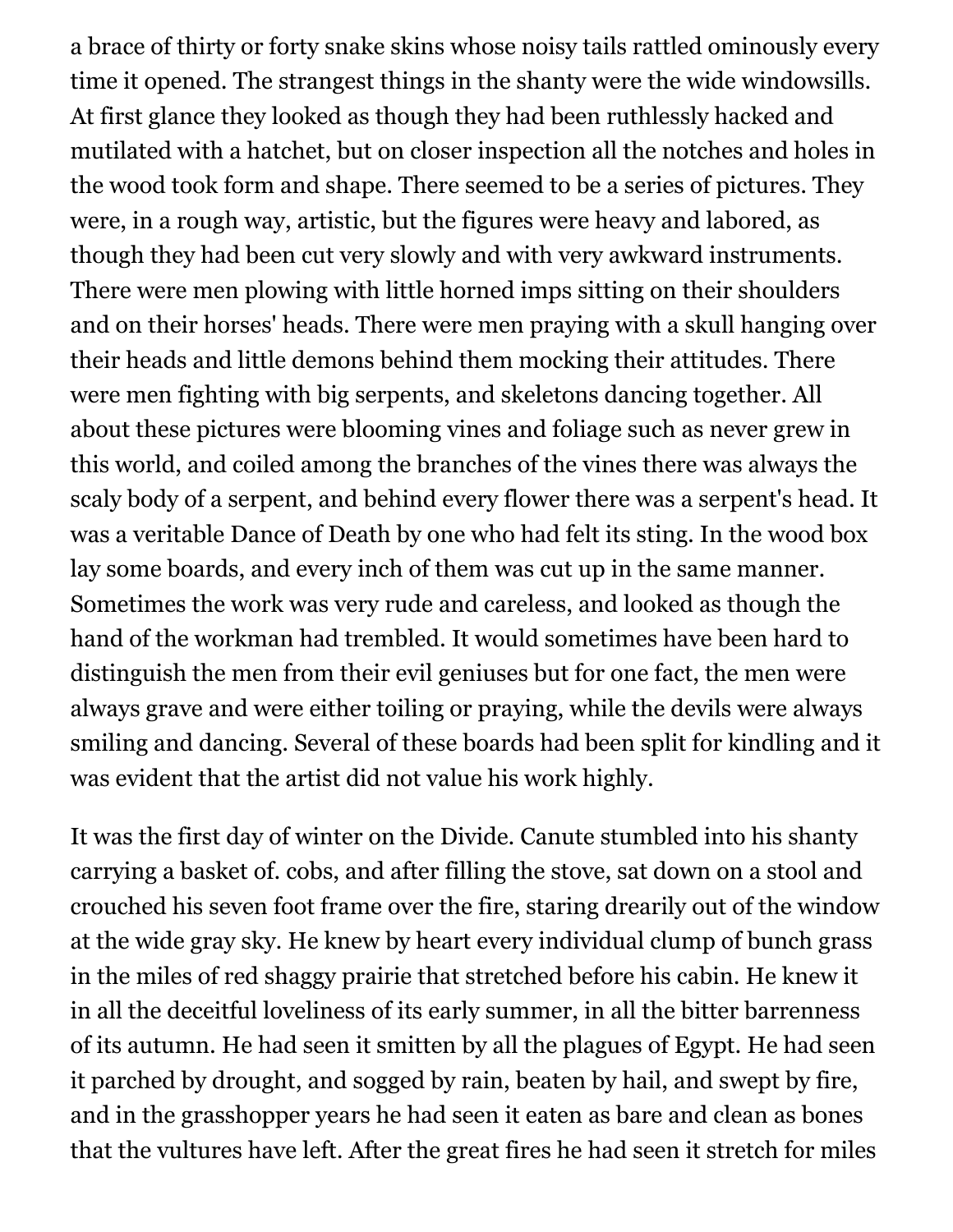and miles, black and smoking as the floor of hell.

He rose slowly and crossed the room, dragging his big feet heavily as though they were burdens to him. He looked out of the window into the hog corral and saw the pigs burying themselves in the straw before the shed. The leaden gray clouds were beginning to spill themselves, and the snow flakes were settling down over the white leprous patches of frozen earth where the hogs had gnawed even the sod away. He shuddered and began to walk, trampling heavily with his ungainly feet. He was the wreck of ten winters on the Divide and he knew what that meant. Men fear the winters of the Divide as a child fears night or as men in the North Seas fear the still dark cold of the polar twilight. His eyes fell upon his gun, and he took it down from the wall and looked it over. He sat down on the edge of his bed and held the barrel towards his face, letting his forehead rest upon it, and laid his finger on the trigger. He was perfectly calm, there was neither passion nor despair in his face, but the thoughtful look of a man who is considering. Presently he laid down the gun, and reaching into the cupboard, drew out a pint bottle of raw white alcohol. Lifting it to his lips, he drank greedily. He washed his face in the tin basin and combed his rough hair and shaggy blond beard. Then he stood in uncertainty before the suit of dark clothes that hung on the wall. For the fiftieth time he took them in his hands and tried to summon courage to put them on. He took the paper collar that was pinned to the sleeve of the coat and cautiously slipped it under his rough beard, looking with timid expectancy into the cracked, splashed glass that hung over the bench. With a short laugh he threw it down on the bed, and pulling on his old black hat, he went out, striking off across the level.

It was a physical necessity for him to get away from his cabin once in a while. He had been there for ten years, digging and plowing and sowing, and reaping what little the hail and the hot winds and the frosts left him to reap. Insanity and suicide are very common things on the Divide. They come on like an epidemic in the hot wind season. Those scorching dusty winds that blow up over the bluffs from Kansas seem to dry up the blood in men's veins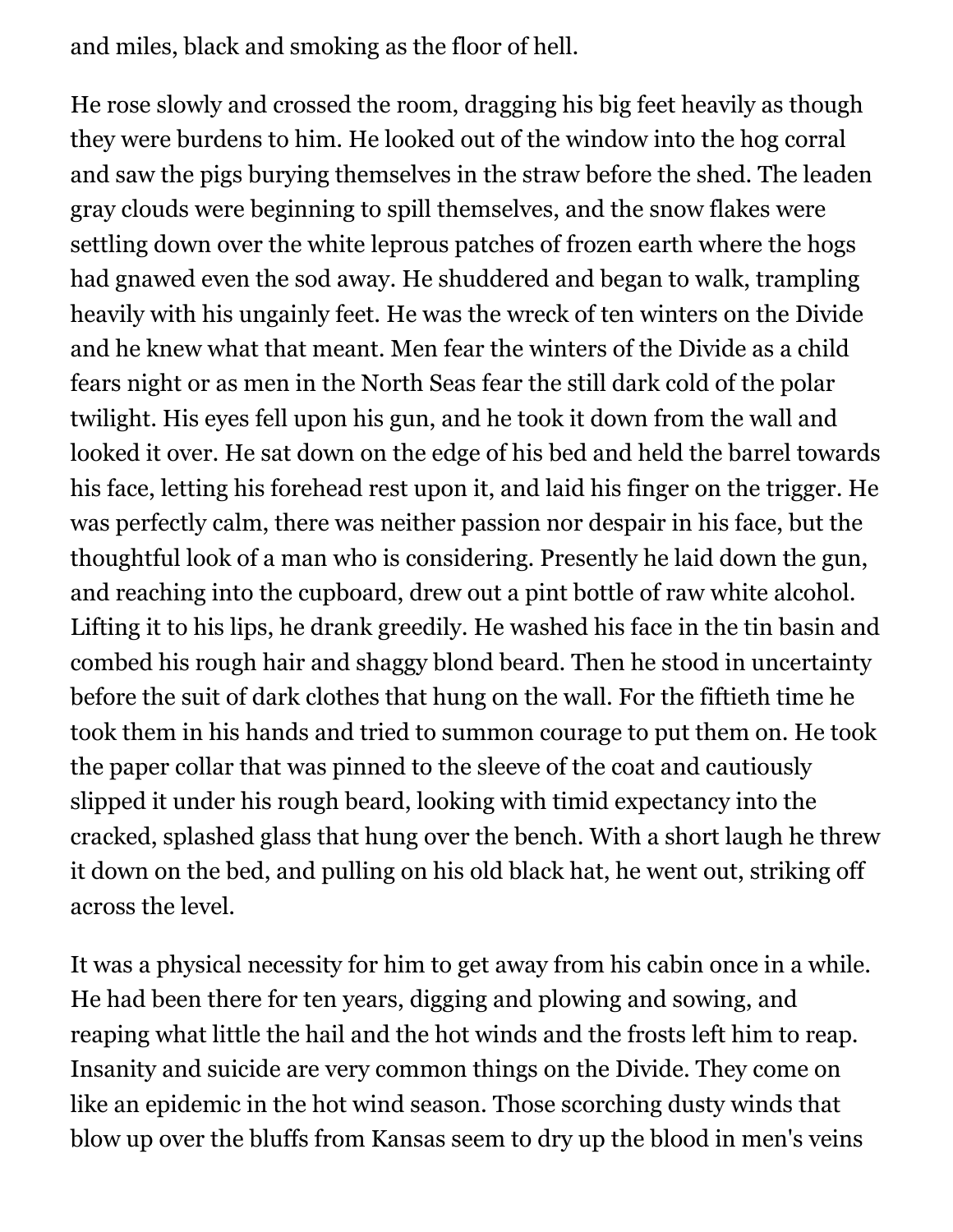as they do the sap in the corn leaves. Whenever the yellow scorch creeps down over the tender inside leaves about the ear, then the coroners prepare for active duty; for the oil of the country is burned out and it does not take long for the flame to eat up the wick. It causes no great sensation there when a Dane is found swinging to his own windmill tower, and most of the Poles after they have become too careless and discouraged to shave themselves keep their razors to cut their throats with.

It may be that the next generation on the Divide will be very happy, but the present one came too late in life. It is useless for men that have cut hemlocks among the mountains of Sweden for forty years to try to be happy in a country as flat and gray and naked as the sea. It is not easy for men that have spent their youth fishing in the Northern seas to be content with following a plow, and men that have served in the Austrian army hate hard work and coarse clothing on the loneliness of the plains, and long for marches and excitement and tavern company and pretty barmaids. After a man has passed his fortieth birthday it is not easy for him to change the habits and conditions of his life. Most men bring with them to the Divide only the dregs of the lives that they have squandered in other lands and among other peoples.

Canute Canuteson was as mad as any of them, but his madness did not take the form of suicide or religion but of alcohol. He had always taken liquor when he wanted it, as all Norwegians do, but after his first year of solitary life he settled down to it steadily. He exhausted whisky after a while, and went to alcohol, because its effects were speedier and surer. He was a big man and with a terrible amount of resistant force, and it took a great deal of alcohol even to move him. After nine years of drinking, the quantities he could take would seem fabulous to an ordinary drinking man. He never let it interfere with his work, he generally drank at night and on Sundays. Every night, as soon as his chores were done, he began to drink. While he was able to sit up he would play on his mouth harp or hack away at his window sills with his jackknife. When the liquor went to his head he would lie down on his bed and stare out of the window until he went to sleep. He drank alone and in solitude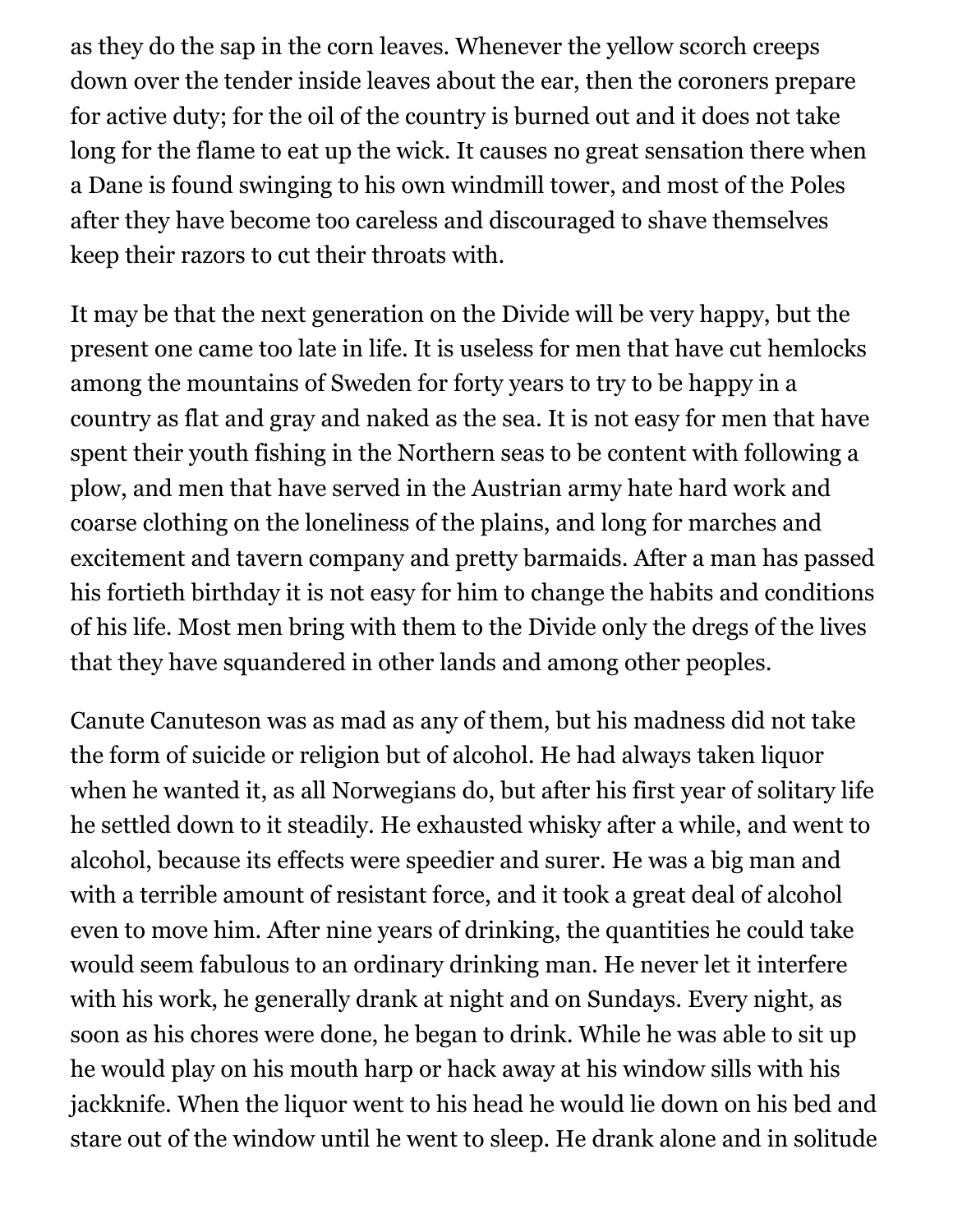not for pleasure or good cheer, but to forget the awful loneliness and level of the Divide. Milton made a sad blunder when he put mountains in hell. Mountains postulate faith and aspiration. All mountain peoples are religious. It was the cities of the plains that, because of their utter lack of spirituality and the mad caprice of their vice, were cursed of God.

Alcohol is perfectly consistent in its effects upon man. Drunkenness is merely an exaggeration. A foolish man drunk becomes maudlin; a bloody man, vicious; a coarse man, vulgar. Canute was none of these, but he was morose and gloomy, and liquor took him through all the hells of Dante. As he lay on his giant's bed all the horrors of this world and every other were laid bare to his chilled senses. He was a man who knew no joy, a man who toiled in silence and bitterness. The skull and the serpent were always before him, the symbols of eternal futileness and of eternal hate.

When the first Norwegians near enough to be called neighbors came, Canute rejoiced, and planned to escape from his bosom vice. But he was not a social man by nature and had not the power of drawing out the social side of other people. His new neighbors rather feared him because of his great strength and size, his silence and his lowering brows. Perhaps, too, they knew that he was mad, mad from the eternal treachery of the plains, which every spring stretch green and rustle with the promises of Eden, showing long grassy lagoons full of clear water and cattle whose hoofs are stained with wild roses. Before autumn the lagoons are dried up, and the ground is burnt dry and hard until it blisters and cracks open.

So instead of becoming a friend and neighbor to the men that settled about him, Canute became a mystery and a terror. They told awful stories of his size and strength and of the alcohol he drank.

They said that one night, when he went out to see to his horses just before he went to bed, his steps were unsteady and the rotten planks of the floor gave way and threw him behind the feet of a fiery young stallion. His foot was caught fast in the floor, and the nervous horse began kicking frantically.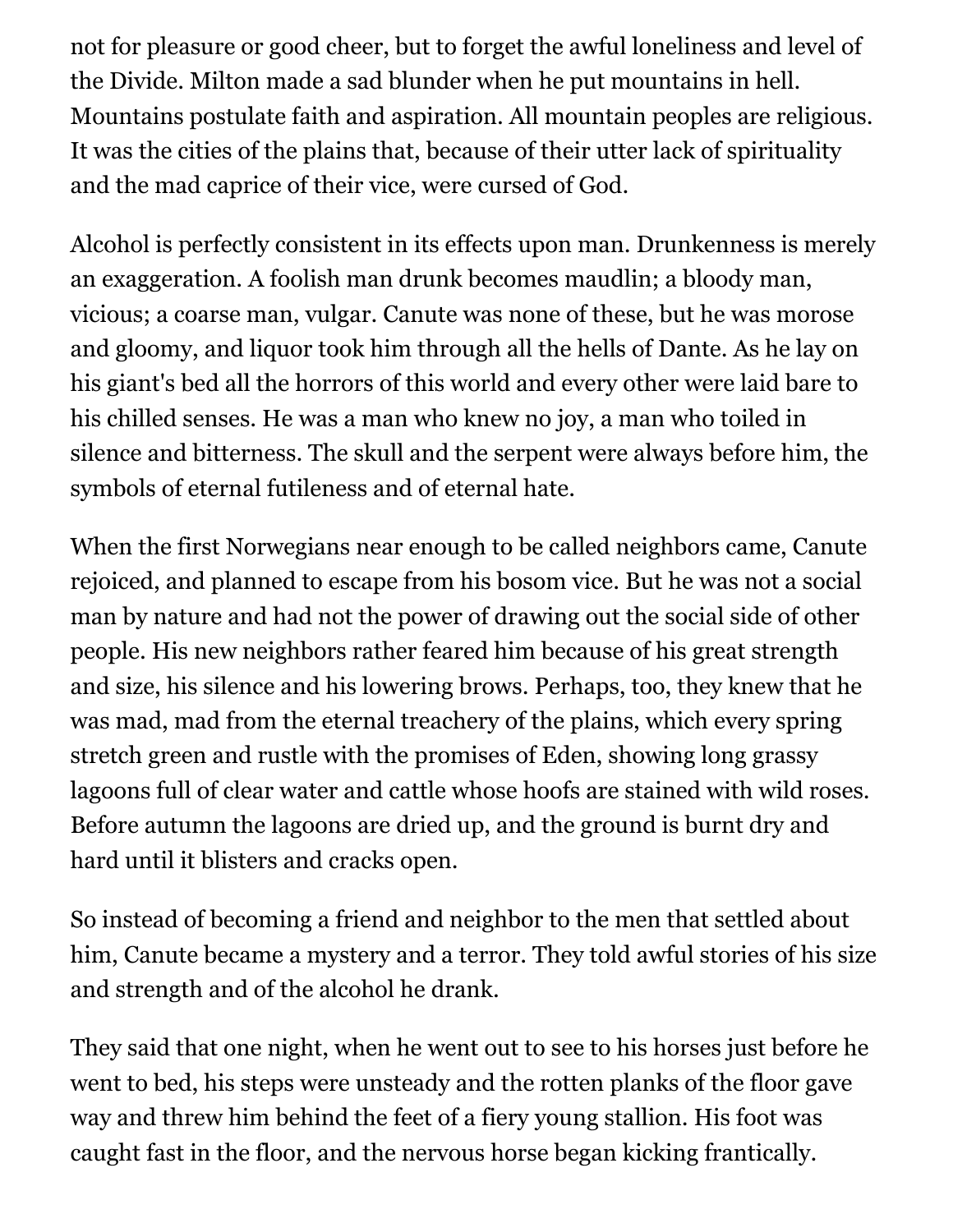When Canute felt the blood trickling down into his eyes from a scalp wound in his head, he roused himself from his kingly indifference, and with the quiet stoical courage of a drunken man leaned forward and wound his arms about the horse's hind legs and held them against his breast with crushing embrace. All through the darkness and cold of the night he lay there, matching strength against strength. When little Jim Peterson went over the next morning at four o'clock to go with him to the Blue to cut wood, he found him so, and the horse was on its fore knees, trembling and whinnying with fear. This is the story the Norwegians tell of him, and if it is true it is no wonder that they feared and hated this Holder of the Heels of Horses.

One spring there moved to the next "eighty" a family that made a great change in Canute's life. Ole Yensen was too drunk most of the time to be afraid of any one, and his wife Mary was too garrulous to be afraid of any one who listened to her talk, and Lena, their pretty daughter, was not afraid of man nor devil. So it came about that Canute went over to take his alcohol with Ole oftener than he took it alone, After a while the report spread that he was going to marry Yensen's daughter, and the Norwegian girls began to tease Lena about the great bear she was going to keep house for. No one could quite see how the affair had come about, for Canute's tactics of courtship were somewhat peculiar. He apparently never spoke to her at all: he would sit for hours with Mary chattering on one side of him and Ole drinking on the other and watch Lena at her work. She teased him, and threw flour in his face and put vinegar in his coffee, but he took her rough jokes with silent wonder, never even smiling. He took her to church occasionally, but the most watchful and curious people never saw him speak to her. He would sit staring at her while she giggled and flirted with the other men.

Next spring Mary Lee went to town to work in a steam laundry. She came home every Sunday, and always ran across to Yensens to startle Lena with stories of ten cent theaters, firemen's dances, and all the other esthetic delights of metropolitan life. In a few weeks Lena's head was completely turned, and she gave her father no rest until he let her go to town to seek her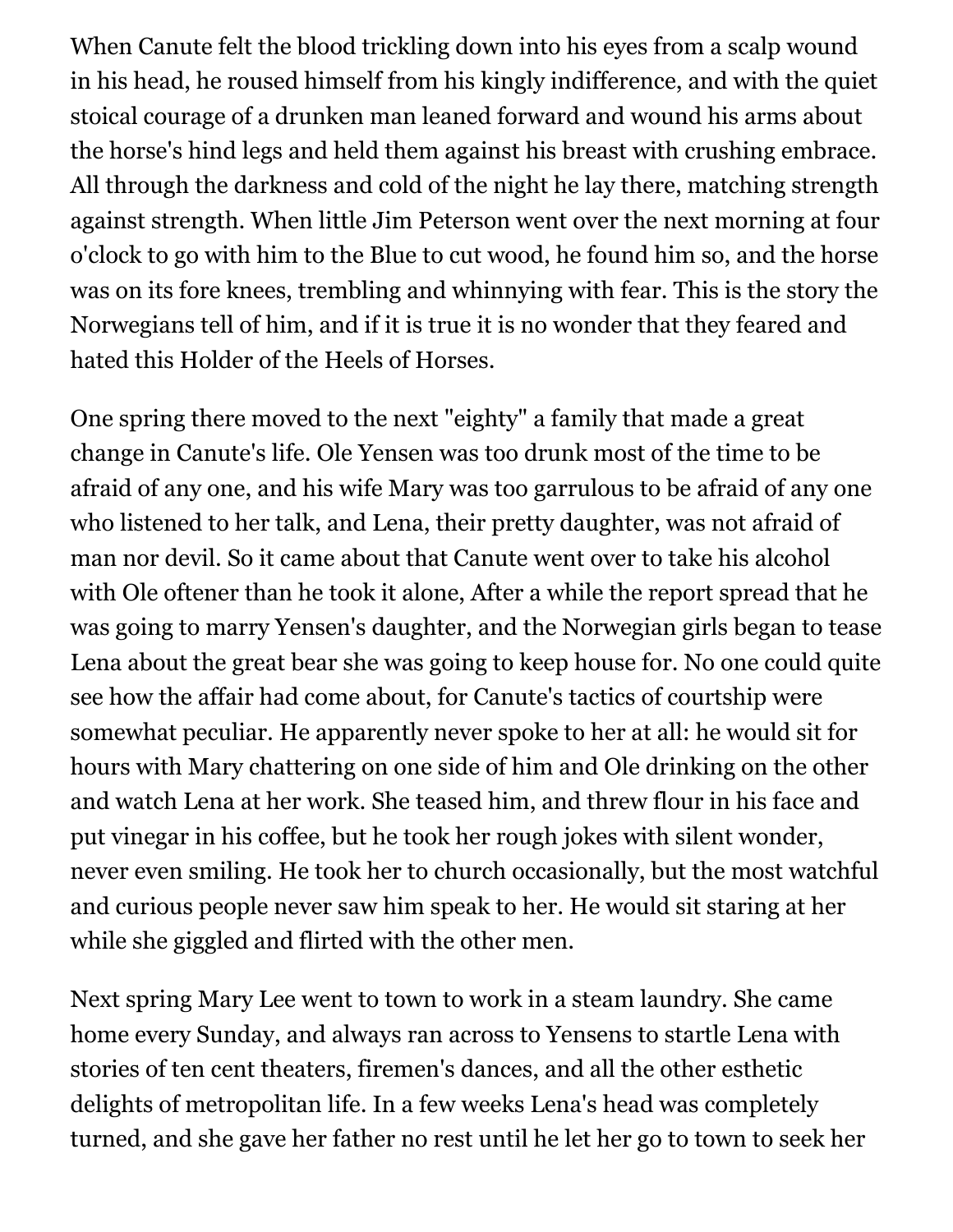fortune at the ironing board. From the time she came home on her first visit she began to treat Canute with contempt. She had bought a plush cloak and kid gloves, had her clothes made by the dress maker, and assumed airs and graces that made the other women of the neighborhood cordially detest her. She generally brought with her a young man from town who waxed his mustache and wore a red necktie, and she did not even introduce him to Canute.

The neighbors teased Canute a good deal until he knocked one of them down. He gave no sign of suffering from her neglect except that he drank more and avoided the other Norwegians more carefully than ever, He lay around in his den and no one knew what he felt or thought, but little Jim Peterson, who had seen him glowering at Lena in church one Sunday when she was there with the town man, said that he would not give an acre of his wheat for Lena's life or the town chap's either; and Jim's wheat was so wondrously worthless that the statement was an exceedingly strong one.

Canute had bought a new suit of clothes that looked as nearly like the town man I s as possible. They had cost him half a millet crop; for tailors are not accustomed to fitting giants and they charge for it. He had hung those clothes in his shanty two months ago and had never put them on, partly from fear of ridicule, partly from discouragement, and partly because there was something in his own soul that revolted at the littleness of the device.

Lena was at home just at this time. Work was slack in the laundry and Mary had not been well, so Lena stayed at home, glad enough to get an opportunity to torment Canute once more.

She was washing in the side kitchen, singing loudly as she worked. Mary was on her knees, blacking the stove and scolding violently about the young man who was coming out from town that night. The young man had committed the fatal error of laughing at Mary's ceaseless babble and had never been forgiven.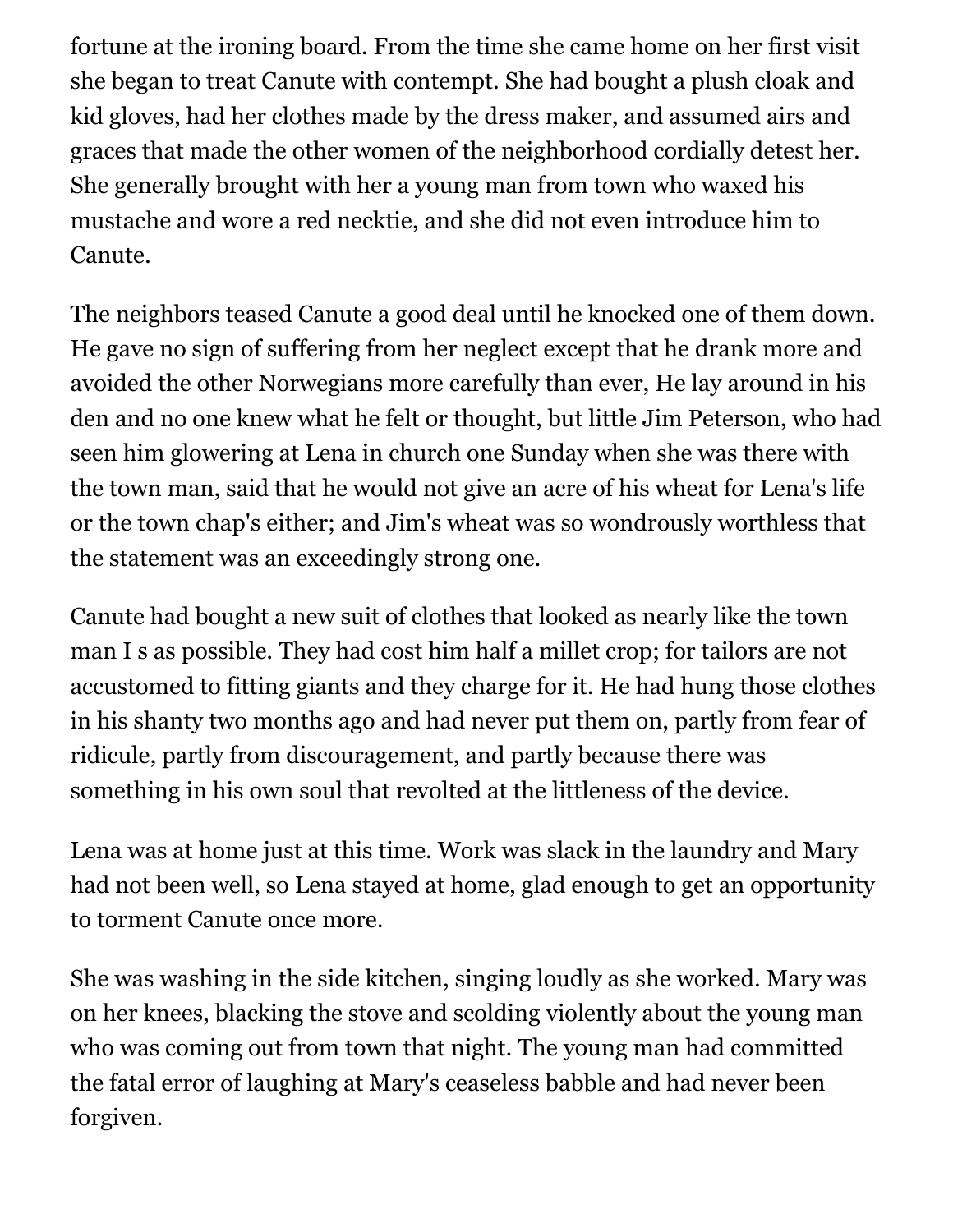"He is no good, and you will come to a bad end by running with him! I do not see why a daughter of mine should act so. I do not see why the Lord should visit such a punishment upon me as to give me such a daughter. There are plenty of good men you can marry."

Lena tossed her head and answered curtly, "I don't happen to want to marry any man right away, and so long as Dick dresses nice and has plenty of money to spend, there is no harm in my going with him."

"Money to spend? Yes, and that is all he does with it I'll be bound. You think it very fine now, but you will change your tune when you have been married five years and see your children running naked and your cupboard empty. Did Anne Hermanson come to any good end by marrying a town man?"

"I don't know anything about Anne Hermanson, but I know any of the laundry girls would have Dick quick enough if they could get him."

"Yes, and a nice lot of store clothes huzzies you are too. Now there is Canuteson who has an 'eighty' proved up and fifty head of cattle and--"

"And hair that ain't been cut since he was a baby, and a big dirty beard, and he wears overalls on Sundays, and drinks like a pig. Besides he will keep. I can have all the fun I want, and when I am old and ugly like you he can have me and take care of me.

The Lord knows there ain't nobody else going to marry him."

Canute drew his hand back from the latch as though it were red hot. He was not the kind of man to make a good eavesdropper, and he wished he had knocked sooner. He pulled himself together and struck the door like a battering ram. Mary jumped and opened it with a screech.

"God! Canute, how you scared us! I thought it was crazy Lou-- he has been tearing around the neighborhood trying to convert folks. I am afraid as death of him. He ought to be sent off, I think. He is just as liable as not to kill us all,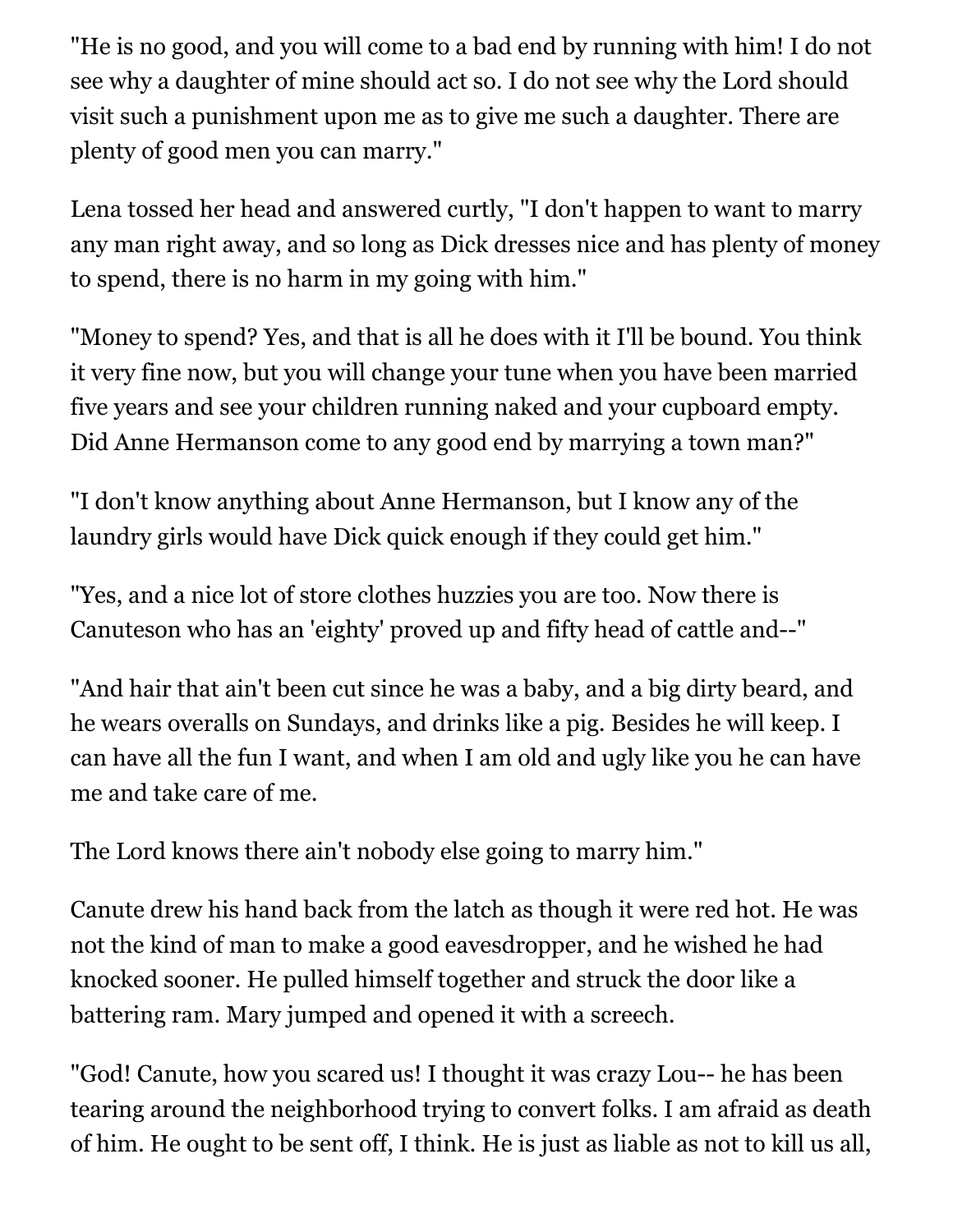or burn the barn, or poison the dogs. He has been worrying even the poor minister to death, and he laid up with the rheumatism, too! Did you notice that he was too sick to preach last Sunday? But don't stand there in the cold, come in. Yensen isn't here, but he just went over to Sorenson's for the mail; he won't be gone long. Walk right in the other room and sit down."

Canute followed her, looking steadily in front of him and not noticing Lena as he passed her. But Lena's vanity would not allow him to pass unmolested. She took the wet sheet she was wringing out and cracked him across the face with it, and ran giggling to the other side of the room. The blow stung his cheeks and the soapy water flew in his eves, and he involuntarily began rubbing them with his hands. Lena giggled with delight at his discomfiture, and the wrath in Canute's face grew blacker than ever. A big man humiliated is vastly more undignified than a little one. He forgot the sting of his face in the bitter consciousness that he had made a fool of himself He stumbled blindly into the living room, knocking his head against the door jamb because he forgot to stoop. He dropped into a chair behind the stove, thrusting his big feet back helplessly on either side of him.

Ole was a long time in coming, and Canute sat there, still and silent, with his hands clenched on his knees, and the skin of his face seemed to have shriveled up into little wrinkles that trembled when he lowered his brows. His life had been one long lethargy of solitude and alcohol, but now he was awakening, and it was as when the dumb stagnant heat of summer breaks out into thunder.

When Ole came staggering in, heavy with liquor, Canute rose at once.

"Yensen," he said quietly, "I have come to see if you will let me marry your daughter today."

"Today!" gasped Ole.

"Yes, I will not wait until tomorrow. I am tired of living alone."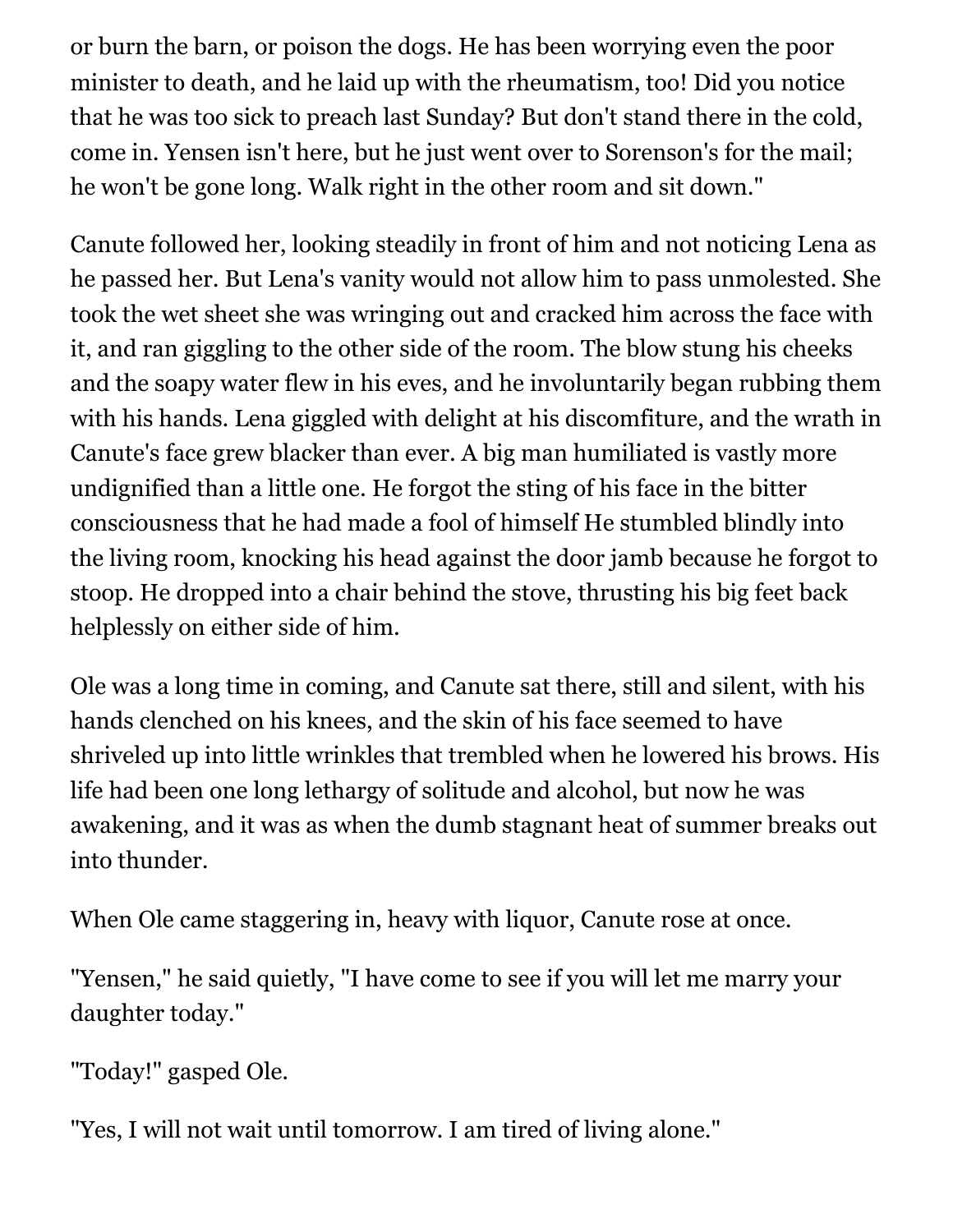Ole braced his staggering knees against the bedstead, and stammered eloquently: "Do you think I will marry my daughter to a drunkard? a man who drinks raw alcohol? a man who sleeps with rattle snakes? Get out of my house or I will kick you out for your impudence." And Ole began looking anxiously for his feet.

Canute answered not a word, but he put on his hat and went out into the kitchen. He went up to Lena and said without looking at her, "Get your things on and come with me!"

The tones of his voice startled her, and she said angrily, dropping the soap, "Are you drunk?"

"If you do not come with me, I will take you--you had better come," said Canute quietly.

She lifted a sheet to strike him, but he caught her arm roughly and wrenched the sheet from her. He turned to the wall and took down a hood and shawl that hung there, and began wrapping her up. Lena scratched and fought like a wild thing. Ole stood in the door, cursing, and Mary howled and screeched at the top of her voice. As for Canute, he lifted the girl in his arms and went out of the house. She kicked and struggled, but the helpless wailing of Mary and Ole soon died away in the distance, and her face was held down tightly on Canute's shoulder so that she could not see whither he was taking her. She was conscious only of the north wind whistling in her ears, and of rapid steady motion and of a great breast that heaved beneath her in quick, irregular breaths. The harder she struggled the tighter those iron arms that had held the heels of horses crushed about her, until she felt as if they would crush the breath from her, and lay still with fear. Canute was striding across the level fields at a pace at which man never went before, drawing the stinging north winds into his lungs in great gulps. He walked with his eyes half closed and looking straight in front of him, only lowering them when he bent his head to blow away the snow flakes that settled on her hair. So it was that Canute took her to his home, even as his bearded barbarian ancestors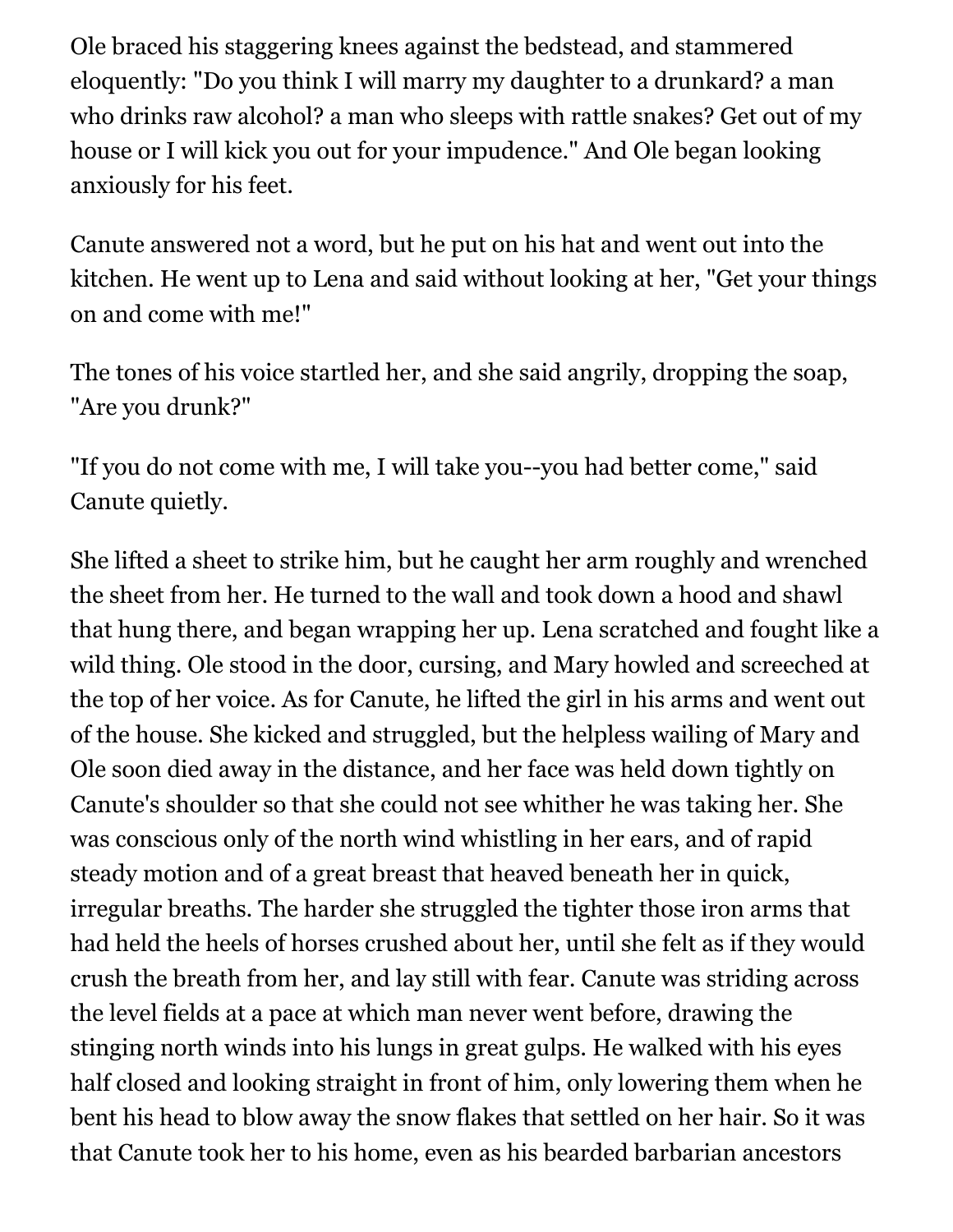took the fair frivolous women of the South in their hairy arms and bore them down to their war ships. For ever and anon the soul becomes weary of the conventions that are not of it, and with a single stroke shatters the civilized lies with which it is unable to cope, and the strong arm reaches out and takes by force what it cannot win by cunning.

When Canute reached his shanty he placed the girl upon a chair, where she sat sobbing. He stayed only a few minutes. He filled the stove with wood and lit the lamp, drank a huge swallow of alcohol and put the bottle in his pocket. He paused a moment, staring heavily at the weeping girl, then he went off and locked the door and disappeared in the gathering gloom of the night.

Wrapped in flannels and soaked with turpentine, the little Norwegian preacher sat reading his Bible, when he heard a thundering knock at his door, and Canute entered, covered with snow and his beard frozen fast to his coat.

"Come in, Canute, you must be frozen," said the little man, shoving a chair towards his visitor.

Canute remained standing with his hat on and said quietly, "I want you to come over to my house tonight to marry me to Lena Yensen."

"Have you got a license, Canute?"

"No, I don't want a license. I want to be married."

"But I can't marry you without a license, man. it would not be legal."

A dangerous light came in the big Norwegian's eye. "I want you to come over to my house to marry me to Lena Yensen."

"No, I can't, it would kill an ox to go out in a storm like this, and my rheumatism is bad tonight."

"Then if you will not go I must take you," said Canute with a sigh.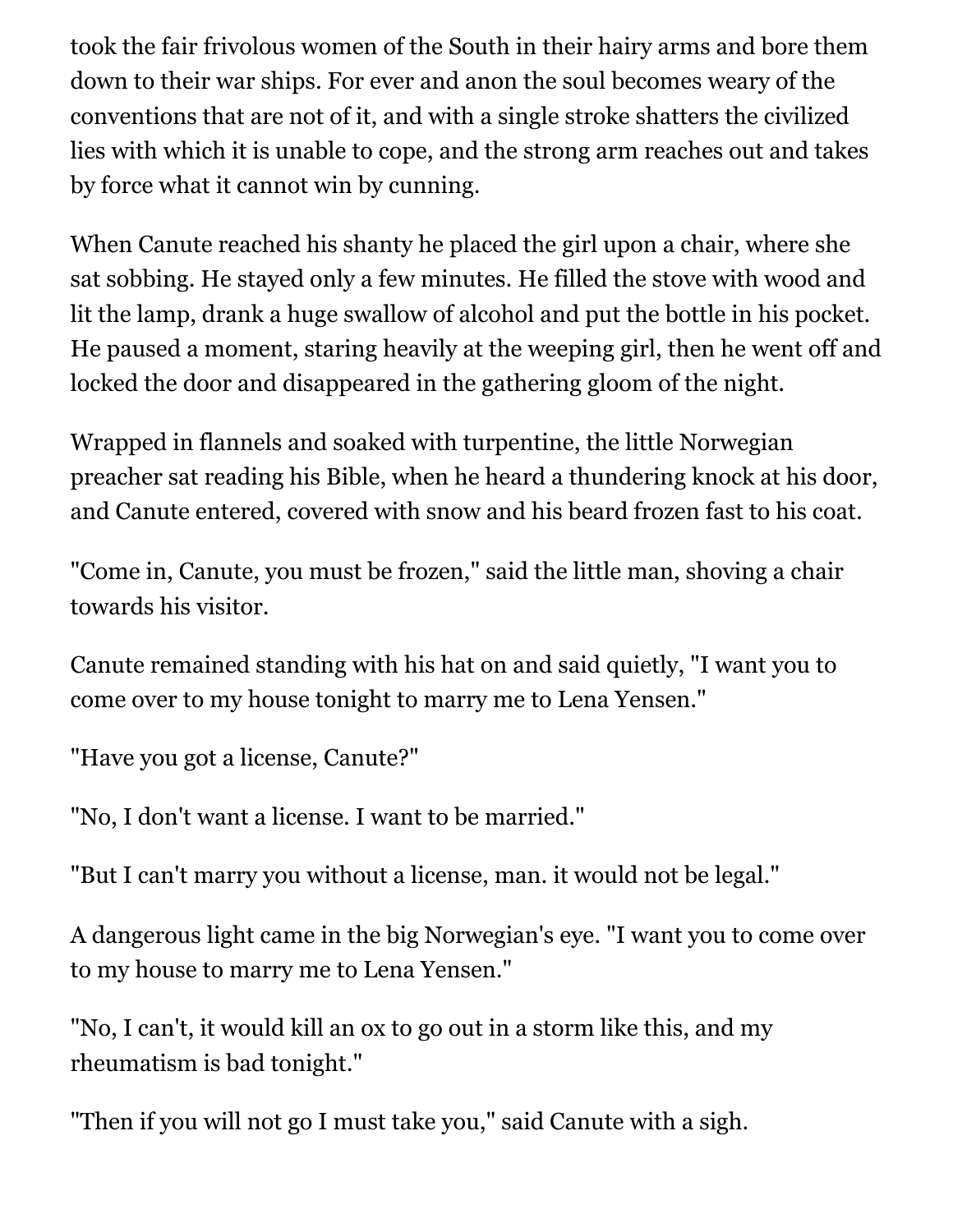He took down the preacher's bearskin coat and bade him put it on while he hitched up his buggy. He went out and closed the door softly after him. Presently he returned and found the frightened minister crouching before the fire with his coat lying beside him. Canute helped him put it on and gently wrapped his head in his big muffler. Then he picked him up and carried him out and placed him in his buggy. As he tucked the buffalo robes around him be said: "Your horse is old, he might flounder or lose his way in this storm. I will lead him."

The minister took the reins feebly in his hands and sat shivering with the cold. Sometimes when there was a lull in the wind, he could see the horse struggling through the snow with the man plodding steadily beside him. Again the blowing snow would hide them from him altogether. He had no idea where they were or what direction they were going. He felt as though he were being whirled away in the heart of the storm, and he said all the prayers he knew. But at last the long four miles were over, and Canute set him down in the snow while he unlocked the door. He saw the bride sitting by the fire with her eyes red and swollen as though she had been weeping. Canute placed a huge chair for him, and said roughly,--

"Warm yourself."

Lena began to cry and moan afresh, begging the minister to take her home. He looked helplessly at Canute. Canute said simply,

"If you are warm now, you can marry us."

"My daughter, do you take this step of your own free will?" asked the minister in a trembling voice.

"No, sir, I don't, and it is disgraceful he should force me into it! I won't marry him."

"Then, Canute, I cannot marry you," said the minister, standing as straight as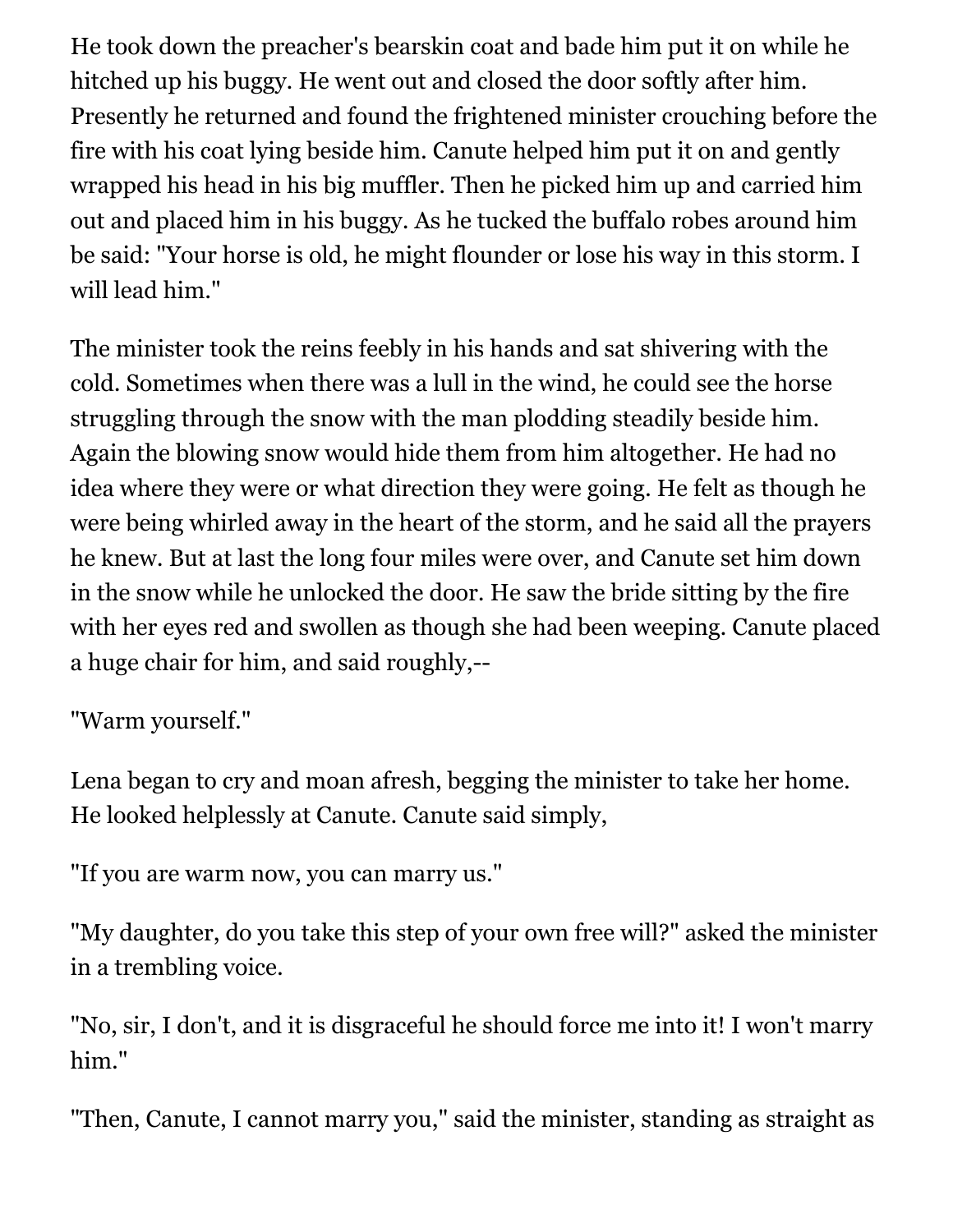his rheumatic limbs would let him.

"Are you ready to marry us now, sir?" said Canute, laying one iron hand on his stooped shoulder. The little preacher was a good man, but like most men of weak body he was a coward and had a horror of physical suffering, although he had known so much of it. So with many qualms of conscience he began to repeat the marriage service. Lena sat sullenly in her chair, staring at the fire. Canute stood beside her, listening with his head bent reverently and his hands folded on his breast. When the little man had prayed and said amen, Canute began bundling him up again.

"I will take you home, now," he said as he carried him out and placed him in his buggy, and started off with him through the fury of the storm, floundering among the snow drifts that brought even the giant himself to his knees.

After she was left alone, Lena soon ceased weeping. She was not of a particularly sensitive temperament, and had little pride beyond that of vanity. After the first bitter anger wore itself out, she felt nothing more than a healthy sense of humiliation and defeat. She had no inclination to run away, for she was married now, and in her eyes that was final and all rebellion was useless. She knew nothing about a license, but she knew that a preacher married folks. She consoled herself by thinking that she had always intended to marry Canute someday, anyway.

She grew tired of crying and looking into the fire, so she got up and began to look about her. She had heard queer tales about the inside of Canute's shanty, and her curiosity soon got the better of her rage. One of the first things she noticed was the new black suit of clothes hanging on the wall. She was dull, but it did not take a vain woman long to interpret anything so decidedly flattering, and she was pleased in spite of herself. As she looked through the cupboard, the general air of neglect and discomfort made her pity the man who lived there.

"Poor fellow, no wonder he wants to get married to get somebody to wash up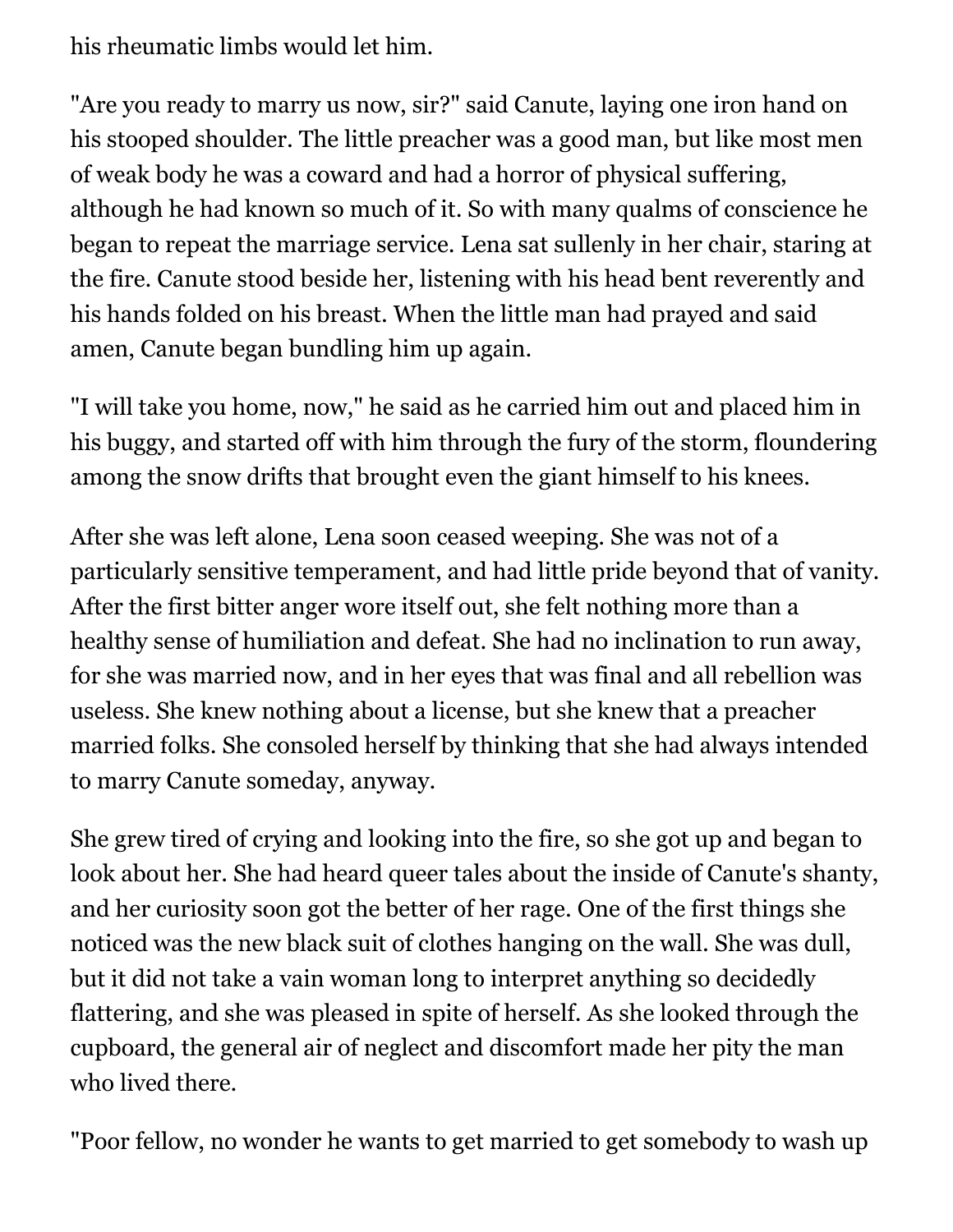his dishes. Batchin's pretty hard on a man."

It is easy to pity when once one's vanity has been tickled. She looked at the windowsill and gave a little shudder and wondered if the man were crazy. Then she sat down again and sat a long time wondering what her Dick and Ole would do.

"It is queer Dick didn't come right over after me. He surely came, for he would have left town before the storm began and he might just as well come right on as go back. If he'd hurried he would have gotten here before the preacher came. I suppose he was afraid to come, for he knew Canuteson could pound him to jelly, the coward!" Her eyes flashed angrily.

The weary hours wore on and Lena began to grow horribly lonesome. It was an uncanny night and this was an uncanny place to be in. She could hear the coyotes howling hungrily a little way from the cabin, and more terrible still were all the unknown noises of the storm. She remembered the tales they told of the big log overhead and she was afraid of those snaky things on the windowsills. She remembered the man who had been killed in the draw, and she wondered what she would do if she saw crazy Lou's white face glaring into the window. The rattling of the door became unbearable, she thought the latch must be loose and took the lamp to look at it. Then for the first time she saw the ugly brown snake skins whose death rattle sounded every time the wind jarred the door.

"Canute, Canute!" she screamed in terror.

Outside the door she heard a heavy sound as of a big dog getting up and shaking himself. The door opened and Canute stood before her, white as a snow drift.

"What is it?" he asked kindly.

"I am cold," she faltered.